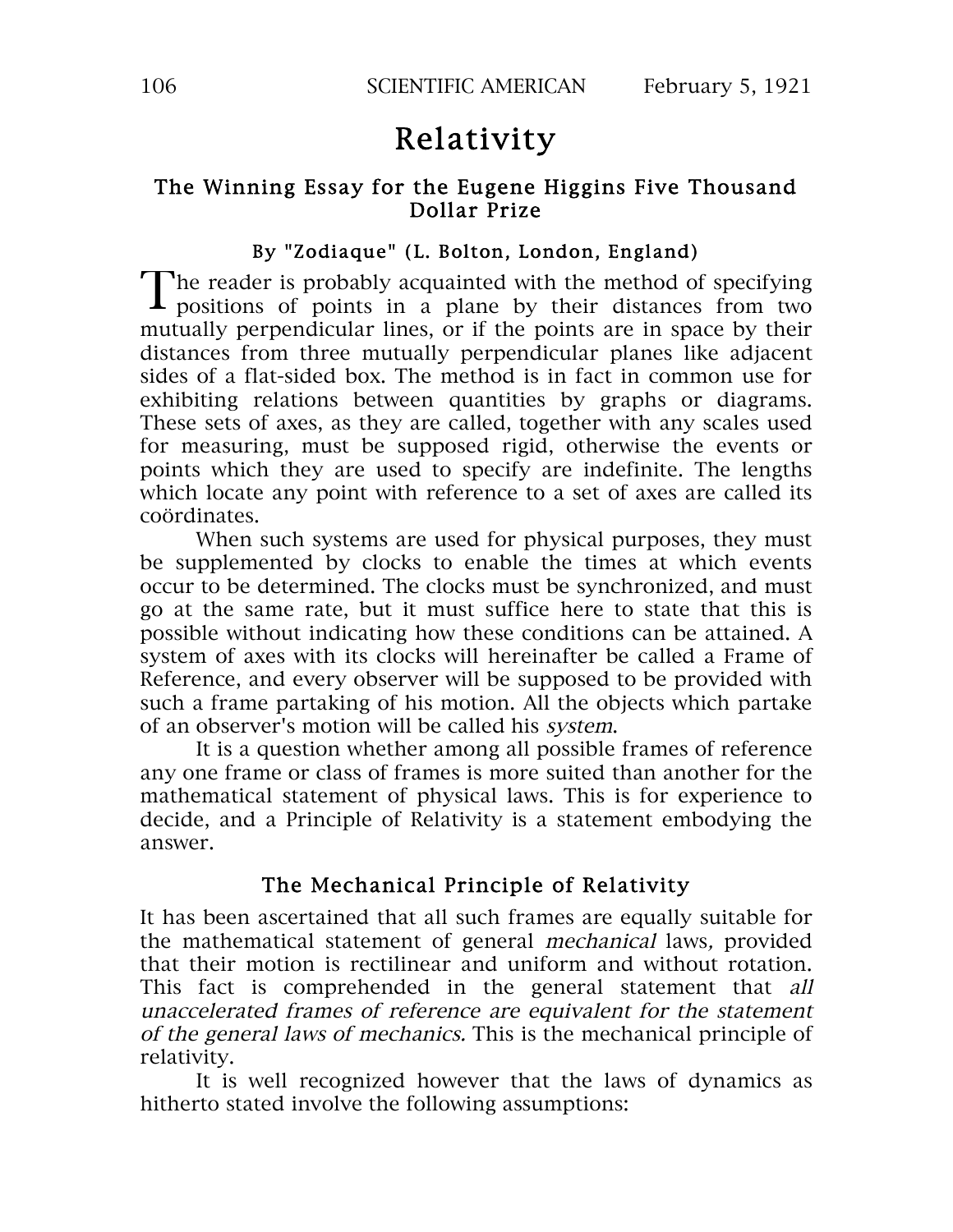- (1) Lengths of rigid bodies are unaffected by the motion of the frame of reference.
- (2) Measured times are likewise unaffected.

That is to say that any length measured on his own system by either of two relatively moving observers appears the same to both observers, or that lengths of objects and rates of clocks do not alter whatever the motion relative to an observer. These assumptions seem so obvious that it is scarcely perceived that they are assumptions at all. Yet this is the case, and as a matter of fact they are both untrue.

# The Special Principle of Relativity

Although all unaccelerated frames of reference are equivalent for the purposes of mechanical laws, this is not the case for physical laws generally as long as the above suppositions are adhered to. Electromagnetic laws do alter their form according to the motion of the frame of reference; that is to say, if these suppositions are true, electromagnetic agencies act in different ways according to the motion of the system in which they occur. There is nothing <sup>a</sup> priori impossible in this, but it does not agree with experiment. The motion of each locality on the earth is continually changing from hour to hour but no corresponding changes occur in electromagnetic actions. It has however been ascertained that on discarding these suppositions the difficulty disappears, and electromagnetic laws retain their form under all circumstances of unaccelerated motion. According to the theory of relativity, the correct view which replaces these suppositions is deducible from the following postulates:

- (1) By no experiment conducted on his own system can an observer detect the unaccelerated motion of his system.
- (2) The measure of the velocity of light in vacuo is unaffected by relative motion between the observer and the source of light.

Both these postulates are well established by experiment. The first may be illustrated by the familiar difficulty of determining whether a slowly moving train one happens to be sitting in, or an adjacent one, is in motion. The passenger has either to wait for bumps (that is, accelerations) or else he has to look out at some adjacent objects which he knows to be fixed, such as a building (that is, he has to perform an experiment on something outside his system), before he can decide.

The second postulate is an obvious consequence of the wave theory of light. Just as waves in water, once started by a ship, travel through the water with a velocity independent of the ship, so waves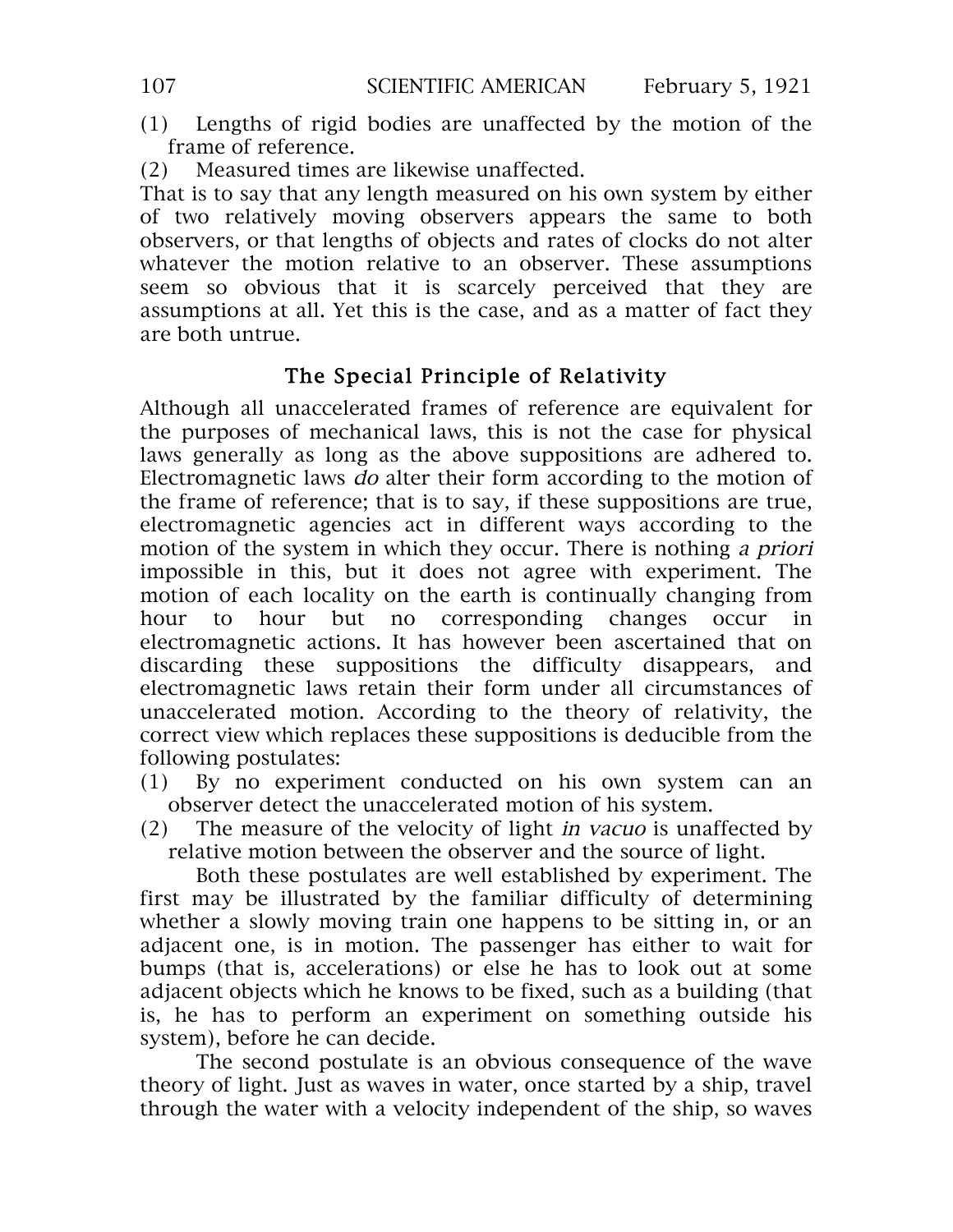in space travel onward with a speed bearing no relation to that of the body which originated them. The statement however is based on experiment, and can be proved independently of any theory of light.

It is not difficult to deduce from these postulates certain remarkable conclusions relating to the systems of two observers, A and B, in relative motion, among them the following:

- (1) Objects on B's system appear to A to be shorter in the direction of relative motion than they appear to B.
- (2) This opinion is reciprocal. B thinks that A's measurements on A's system are too great.
- (3) Similarly for times: each observer thinks that the other's clocks have a slower rate than his own, so that B's durations of time appear shorter to B than to A, and conversely.
- (4) Events which appear simultaneous to A do not in general appear so to B, and conversely.
- (5) Lengths at right angles to the direction of motion are unaffected.
- (6) These effects vary with the ratio of the relative velocity to that of light. The greater the relative velocity, the greater the effects. They vanish if there is no relative velocity.
- (7) For ordinary velocities the effects are so small as to escape notice. The remarkable point however is their occurrence rather than their magnitude.
- (8) The observers similarly form different estimates of the velocities of bodies on each other's systems. The velocity of light however appears the same to all observers.

Taking into account these revised views of lengths and times the mechanical principle of relativity may be extended to physical laws generally as follows: All unaccelerated frames of reference are equivalent for the statement of the general laws of physics. In this form the statement is called the Special, or Restricted, Principle of Relativity, because it is restricted to unaccelerated frames of reference. Naturally the laws of classical mechanics now require some modification, since the suppositions of unalterable lengths and times no longer apply.

# The Four Dimensional Continuum

Lengths and times therefore have not the absolute character formerly attributed to them. As they present themselves to us they are relations between the object and the observer which change as their motion relative to him changes. Time can no longer be regarded as something independent of position and motion, and the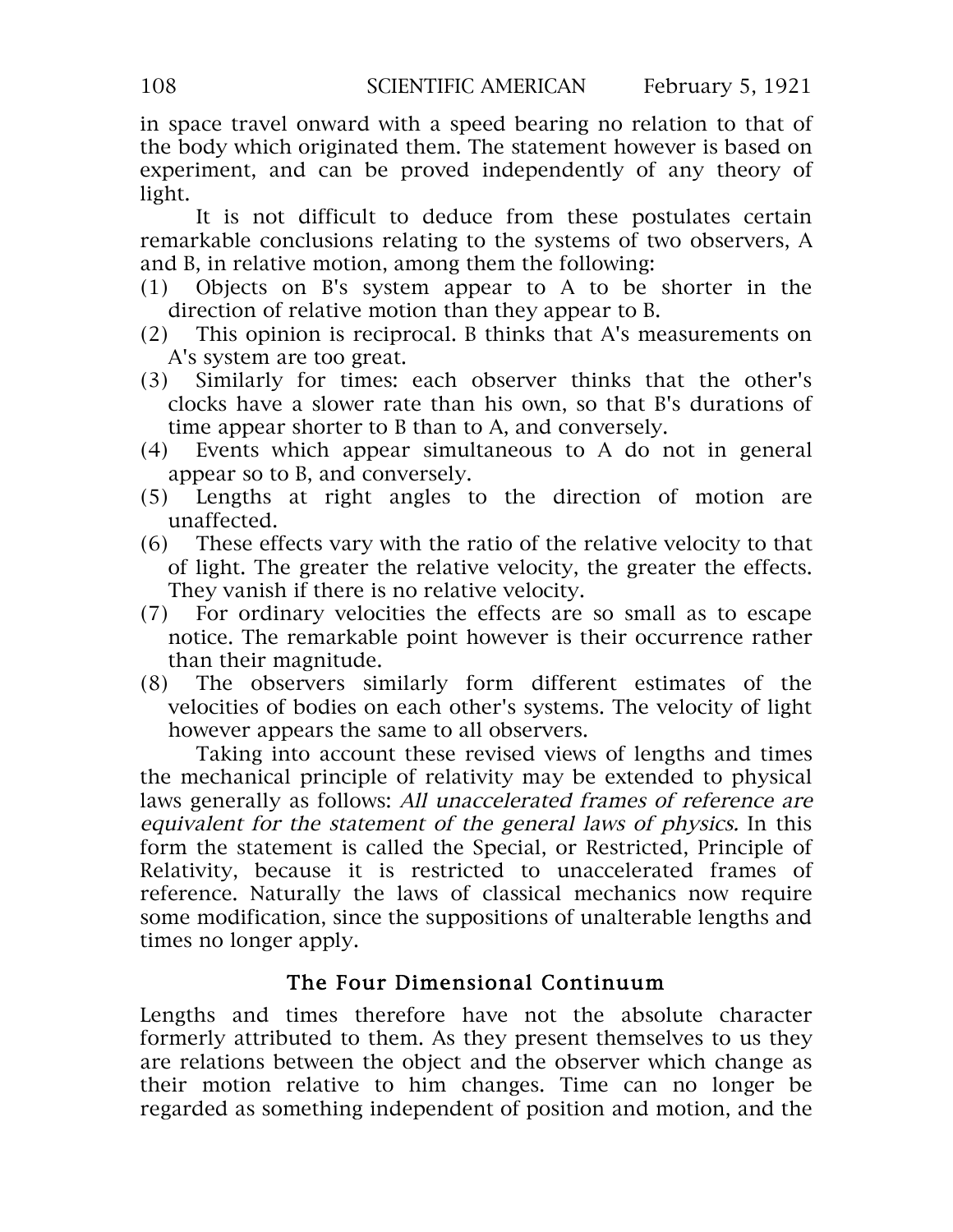question is what is the reality? The only possible answer is that objects must be regarded as existing in four dimensions, three of these being the ordinary ones of length, breadth and thickness, and the fourth, time. The term "space" is applicable only by analogy to such a region; it has been called a "continuum," and the analogue of a point in ordinary three-dimensional space has been appropriately called an "event." By "dimension" must be understood merely one of four independent quantities which locate an event in this continuum. In the nature of the case any clear mental picture of such a continuum is impossible; mankind does not possess the requisite faculties. In this respect the mathematician enjoys a great advantage. Not that he can picture the thing mentally any better than other people, but his symbols enable him to abstract the relevant properties from it and to express them in a form suitable for exact treatment without the necessity of picturing anything, or troubling whether or not the properties are those on which others rely for their conceptions.

# Gravitation and Acceleration

The limitation of statements of general law to uniformly moving systems is hardly satisfactory. The very concept of general law is opposed to the notion of limitation. But the difficulties of formulating a law so that the statement of it shall hold good for all observers, whose systems may be moving with different and possibly variable accelerations, are very great. Accelerations imply forces which might be expected to upset the formulation of any general dynamical principles, and besides, the behavior of measuring rods and clocks would be so erratic as to render unmeaning such terms as rigidity and measured time, and therefore to preclude the use of rigid scales, or of a rigid frame of reference which is the basis of the foregoing investigation.

The following example taken from Einstein will make this clear, and also indicate a way out of the difficulty. A rotating system is chosen, but since rotation is only a particular case of acceleration it will serve as an example of the method of treating accelerated systems generally. Moreover, as it will be seen, the attribution of acceleration to the system is simply a piece of scaffolding which can be discarded when the general theory has been further developed.

Let us note the experiences of an observer on a rotating disk which is isolated so that the observer has no direct means of perceiving the rotation. He will therefore refer all the occurrences on the disk to a frame of reference fixed with respect to it, and partaking of its motion.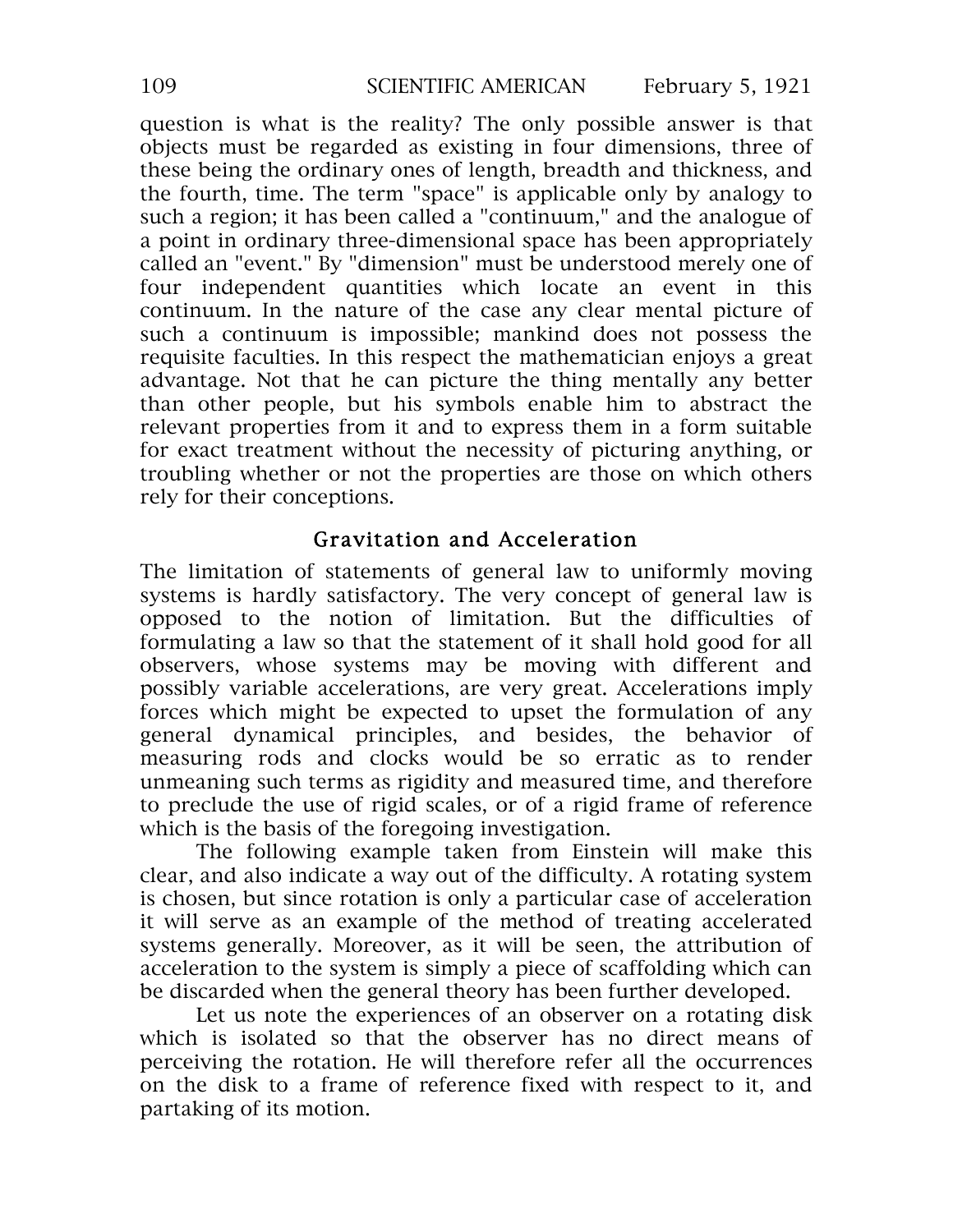He will notice as he walks about on the disk that he himself and all the objects on it, whatever their constitution or state, are acted upon by a force directed away from a certain point upon it and increasing with the distance from that point. This point is actually the center of rotation, though the observer does not recognize it as such. The space on the disk in fact presents the characteristic properties of a gravitational field. The force differs from gravity as we know it by the fact that it is directed away from instead of toward a center, and it obeys a different law of distance, but this does not affect the characteristic properties that it acts on all bodies alike, and cannot be screened from one body by the interposition of another. An observer aware of the rotation of the disk would say that the force was centrifugal force; that is, the force due to inertia which a body always exerts when it is accelerated.

Next suppose the observer to stand at the point of the disk where he feels no force, and to watch someone else comparing, by repeated applications of a small measuring rod, the circumference of a circle having its center at that point, with its diameter. The measuring rod when laid along the circumference is moving lengthwise relatively to the observer, and is therefore subject to contraction by his reckoning. When laid radially to measure the diameter this contraction does not occur. The rod will therefore require a greater proportional number of applications to the circumference than to the diameter, and the number representing the ratio of the circumference of the circle to the diameter thus measured will therefore be greater than 3.14159+, which is its normal value. Moreover the relative velocity decreases as the center is approached, so that the contraction of the measuring rod is less when applied to a smaller circle; and the ratio of the circumference to the diameter, while still greater than the normal, will be nearer to it than before, and the smaller the circle the less the difference from the normal. For circles whose centers are not at the point of zero force the confusion is still greater, since the velocities relative to the observer of points on them now change from point to point. The whole scheme of geometry as we know it is thus disorganized. Rigidity becomes an unmeaning term since the standards by which alone rigidity can be tested are themselves subject to alteration. These facts are expressed by the statement that the observer's measured space is non-Euclidean; that is to say, in the region under consideration measurements do not conform to the system of Euclid.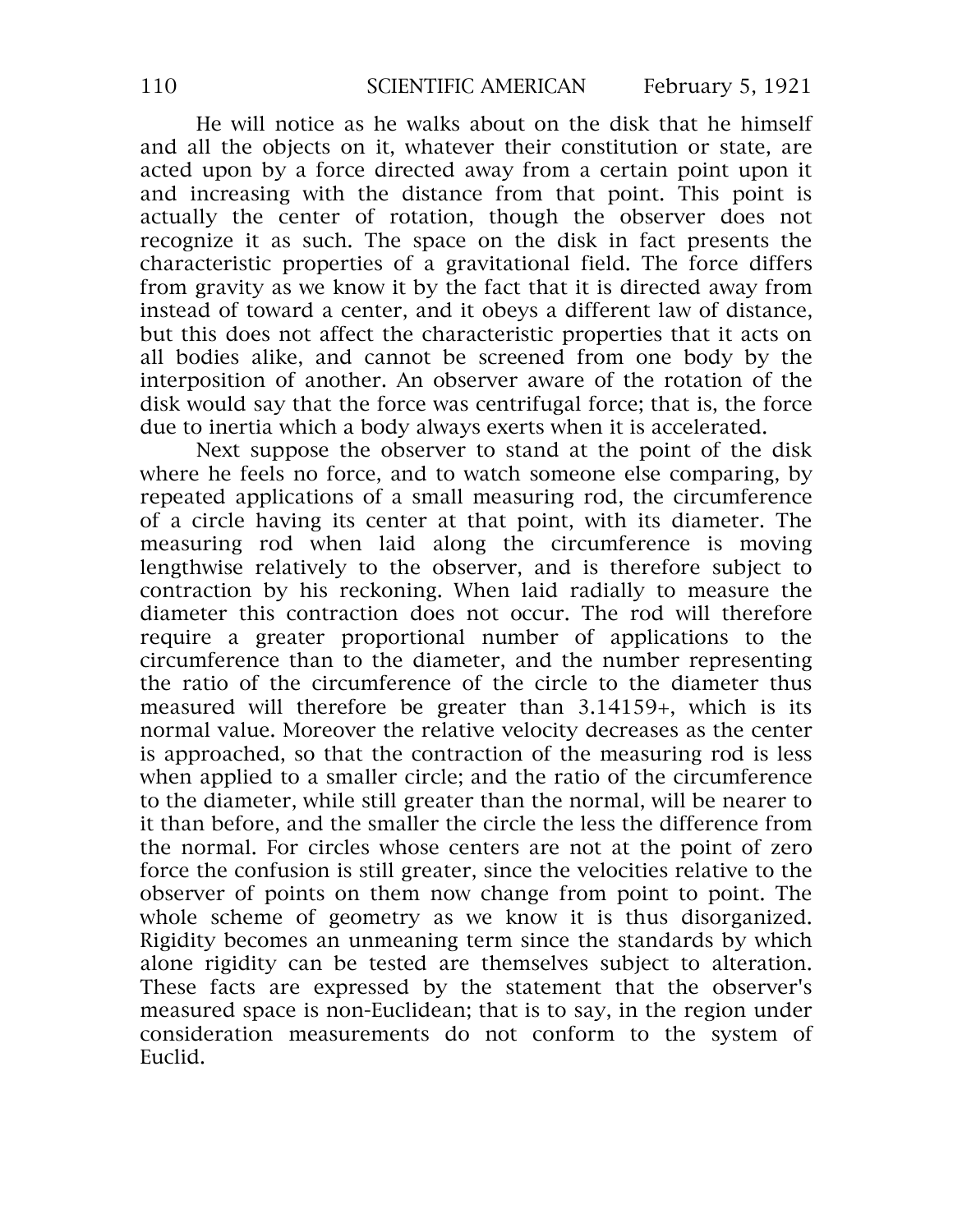The same confusion arises in regard to clocks. No two clocks will in general go at the same rate, and the same clock will alter its rate when moved about.

# The General Principle of Relativity

The region therefore requires a space-time geometry of its own, and be it noted that with this special geometry is associated a definite gravitational field, and if the gravitational field ceases to exist, for example if the disk were brought to rest, all the irregularities of measurement disappear, and the geometry of the region becomes Euclidean. This particular case illustrates the following propositions which form the basis of this part of the theory of relativity:

- (1) Associated with every gravitational field is a system of geometry, that is, a structure of measured space peculiar to that field.
- (2) Inertial mass and gravitational mass are one and the same.
- (3) Since in such regions ordinary methods of measurement fail, owing to the indefiniteness of the standards, the systems of geometry must be independent of any particular measurements.
- (4) The geometry of space in which no gravitational field exists is Euclidean.

The connection between a gravitational field and its appropriate geometry suggested by a case in which acceleration was their common cause is thus assumed to exist from whatever cause the gravitational field arises. This of course is pure hypothesis, to be tested by experimental trial of the results derived therefrom.

Gravitational fields arise in the presence of matter. Matter is therefore presumed to be accompanied by a special geometry, as though it imparted some peculiar kink or twist to space which renders the methods of Euclid inapplicable, or rather we should say that the geometry of Euclid is the particular form which the more general geometry assumes when matter is either absent or so remote as to have no influence. The dropping of the notion of acceleration is after all not a very violent change in point of view, since under any circumstances the observer is supposed to be unaware of the acceleration. All that he is aware of is that a gravitational field and his geometry coexist.

The prospect of constructing a system of geometry which does not depend upon measurement may not at first sight seem hopeful. Nevertheless this has been done. The system consists in defining points not by their distances from lines or planes (for this would involve measurement) but by assigning to them arbitrary numbers which serve as labels bearing no relation to measured distances,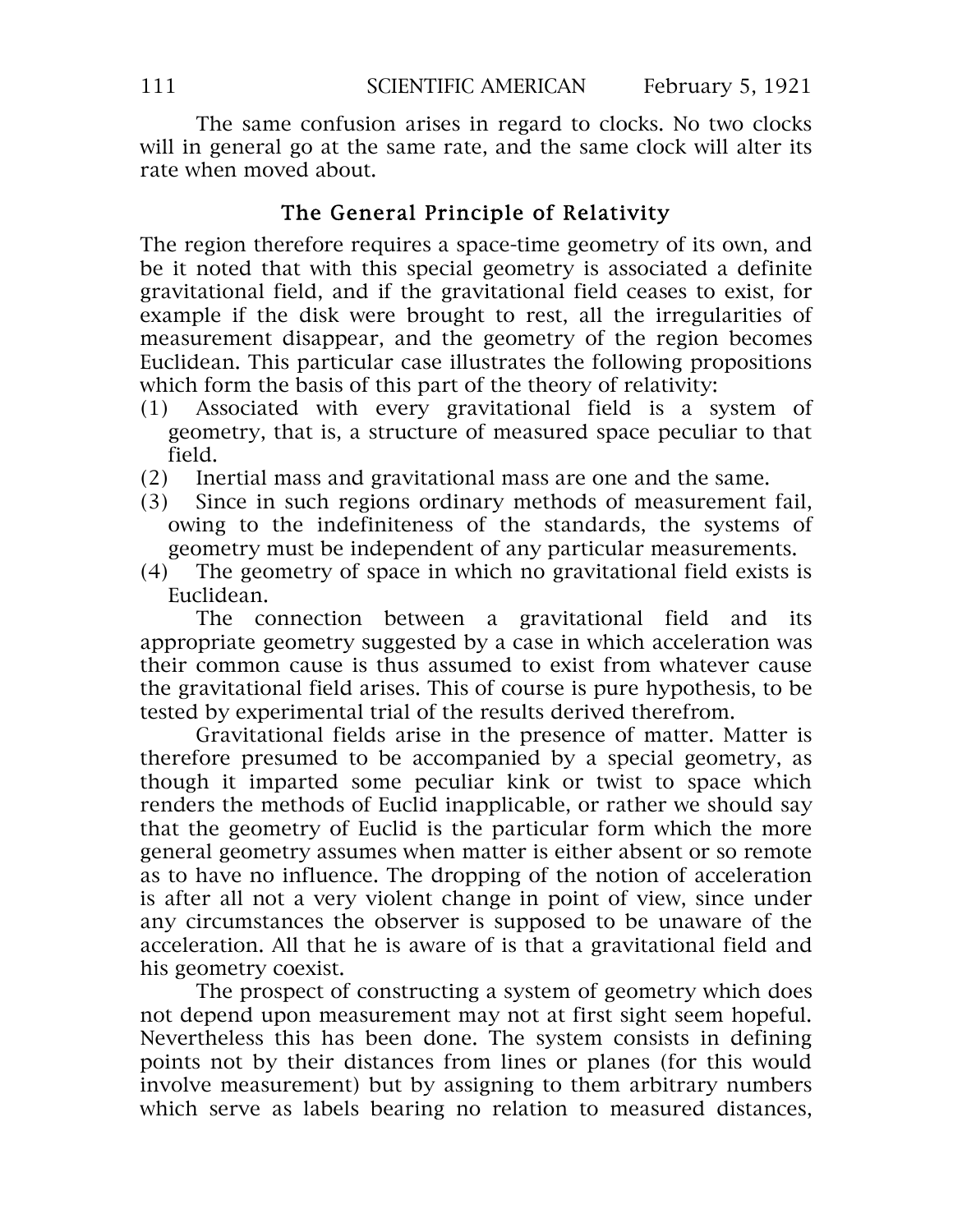very much as a house is located in a town by its number and street. If this labeling be done systematically, regard being had to the condition that the label-numbers of points which are close together should differ from one another by infinitesimal amounts only, it has been found that a system of geometry can actually be worked out. Perhaps this will appear less artificial when the fact is called to mind that even when standards of length are available no more can be done to render lengths of objects amenable to calculation than to assign numbers to them, and this is precisely what is done in the present case. This system of labeling goes by the name of "Gaussian coördinates" after the mathematician Gauss who proposed it.

It is in terms of Gaussian coördinates that physical laws must be formulated if they are to have their widest generality, and the general principle of relativity is that all Gaussian systems are equivalent for the statement of general physical laws. For this purpose the labeling process is applied not to ordinary space but to the four dimensional space-time continuum. The concept is somewhat difficult and it may easily be aggravated into impossibility by anyone who thinks that he is expected to visualize it. Fortunately this is not necessary; it is merely one of these irrelevancies to which those who are unaccustomed to think in symbols are liable.

It will now be seen that among physical laws the law of gravitation stands pre-eminent, for it is gravitating matter which determines the geometry, and the geometry determines the form of every other law. The connection between the geometry and gravitation is the law of gravitation. This law has been worked out, with the result that Newton's law of the inverse square is found to be approximate only, but so closely approximate as to account for nearly all the motions of the heavenly bodies within the limits of observation. It has already been seen that departure from the Euclidean system is intensified by rapidity of motion, and the movements of these bodies are usually too slow for this departure to be manifest. In the case of the planet Mercury the motion is sufficiently rapid, and an irregularity in its motion which long puzzled astronomers has been explained by the more general law.

Another deduction is that light is subject to gravitation. This has given rise to two predictions, one of which has been verified. The verification of the other is as yet uncertain, though the extreme difficulty of the necessary observations may account for this.

Since light is subject to gravitation it follows that the constancy of the velocity of light assumed in the earlier part of this paper does not obtain in a gravitational field. There is really no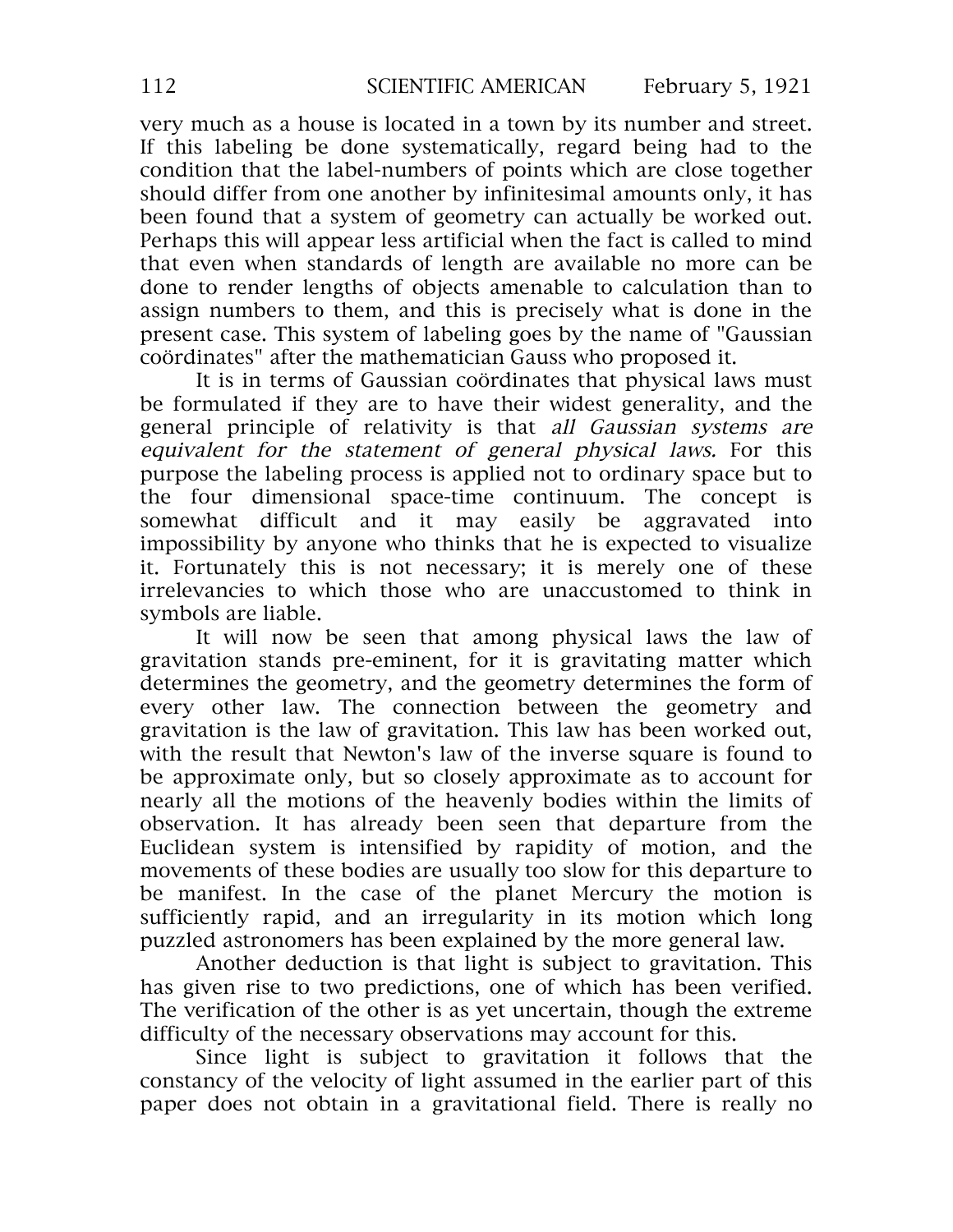inconsistency. The velocity of light is constant in the absence of gravitation, a condition which unaccelerated motion implies. The special principle of relativity is therefore a limiting case of the general principle.

### Some Einstein Contest Personalities

#### By the Einstein Editor

t is appropriate at this time to say a word in regard to Mr. Eugene It is appropriate at this time to say a word in regard to Mr. Eugene Higgins, the donor of the splendid prize of \$5,000 for the best essay on the Einstein Theory of Relativity, which was announced for the first time in this paper some months ago.

Mr. Higgins is a graduate of Columbia University; was brought up in New York and lived here for many years. He is a bachelor, with the freedom that all that implies; and with no special ties to keep him in this country he has traveled extensively abroad. He has a handsome residence on the banks of the Seine, in the city of Paris, and makes occasional trips to this country to look after his interests here. He is a gentleman of refinement and culture, interested in all that pertains to intellectual life, and particularly to physics and mathematics. It is his interest in this particular line of work which has prompted him to offer this magnificent prize for the best essay on the subject of Relativity.

It has never been announced, but perhaps it is appropriate at this time to state that it was Mr. Higgins who some years ago offered a prize of \$500 for a mathematical essay which was published in the SCIENTIFIC AMERICAN at that time. It was his wish that his name should not in any way be connected with the last mentioned gift to the development of science. This is in entire harmony with his character, which is one of self-effacement; it was only after considerable persuasion that he allowed his name to be used in connection with the present prize. It goes without saying that he has absolutely no ulterior motive beyond his desire for the advancement of scientific knowledge in general.

It is hardly necessary for us to mention to our readers the fact that these prizes have been offered by Mr. Higgins without any prompting or suggestion on our part. It has been thought by the Editor that it would not be proper for us to make this announcement, however, without having these facts thoroughly understood by our readers. We venture to follow this attitude without the knowledge of Mr. Higgins, with whom we have no opportunity of communicating as to his wishes except by cable.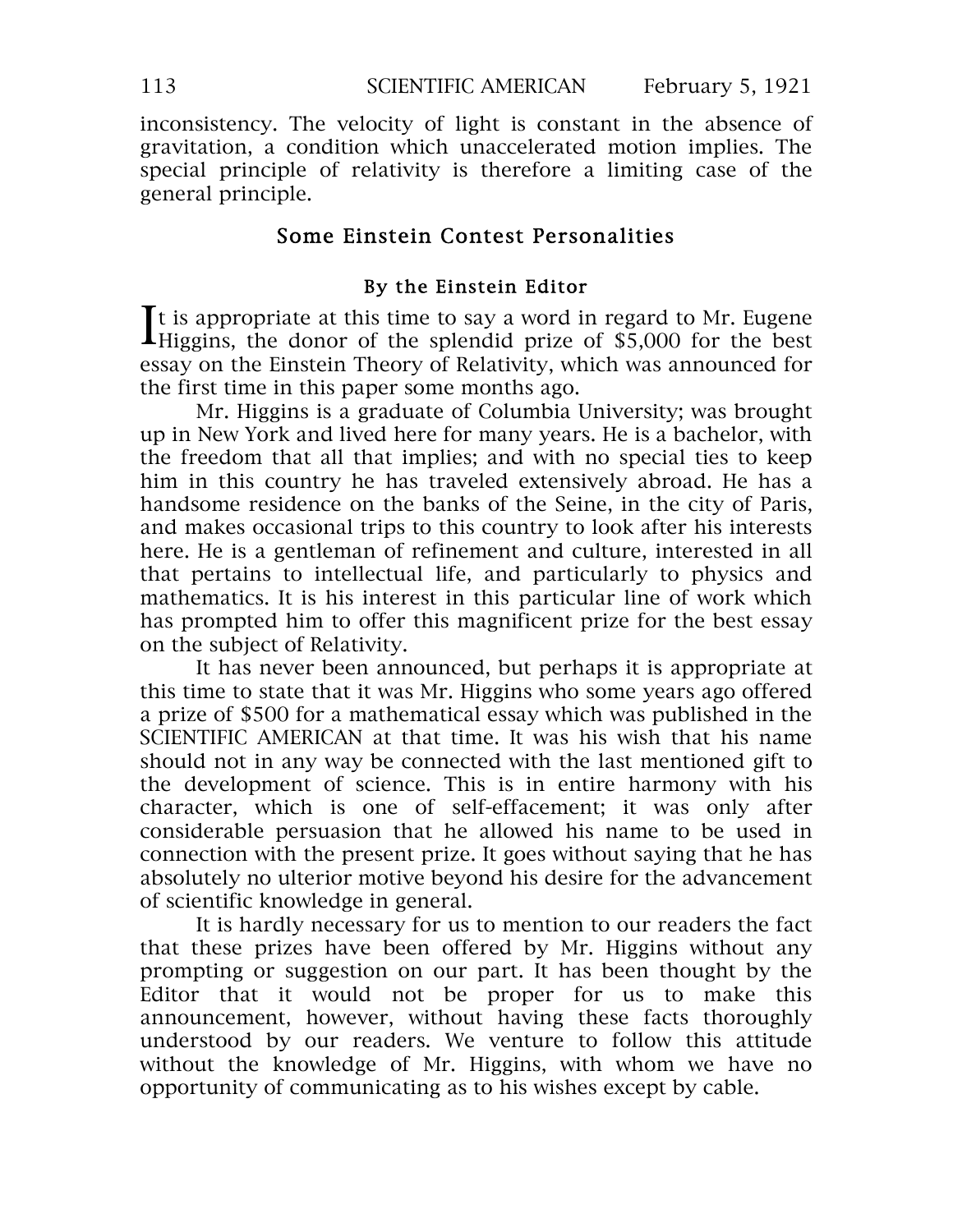We regret that at the present time it is not possible for us to supplement this information about the donor of the prize with a similar statement about the winner. Mr. Bolton, we suppose, may fairly be called unknown in a strictly scientific sense, though he is a professional man of distinction in his field. He is on the staff of the British Patent Office, in a position which we are unable to define exactly at this writing, but which is one of rank. It will be recalled that Einstein himself was in the Swiss Patent Office for some years.

That Mr. Bolton did not take the prize through default of serious competition will be evident from a brief mention of a few of his most distinguished competitors. Dr. William H. Pickering of the Harvard Observatory in Jamaica; our own Dr. Russell, Royal Astronomical Society medalist for the year; and Dr. William de Sitter, the distinguished Netherlander, are among the astronomers of note who took part in the contest. Other continental competitors were Schlick, author of "Space and Time in Contemporary Physics," and Becquerel, who should need no word of introduction. Perhaps the most distinguished British name which was given up by any of the little sealed envelopes was that of H. H. Turner, of Oxford; others were Dr. E. N. da C. Andrade, Professor of Physics in the Ordnance College at Woolwich, and Dr. T. Royds, of the Kodaikanal Observatory in southern India. Among American physicists we find the names of Prof. H. F. Moore, of the University of Illinois; Dr. J. S. Ames, of Johns Hopkins; Dr. W. F. Swann, of the University of Minnesota and Dr. A. G. Webster, of Clark University. Dr. G. D. Birkhoff, of Harvard, we should say heads the list of mathematicians pure and simple who competed; and we must list the well known meteorologist, Dr. Alexander McAdie, of Harvard, an occasional contributor to our columns. That even the men whose primary interest lies in the severely practical direction are not strangers to the intricacies of abstract theory is indicated by the entry of Dr. C. E. K. Mees of the giant commercial photographic laboratory at Rochester. In short, Mr. Bolton has come out at the top of a very distinguished company.

<sup>n</sup> their work of gradual elimination of those essays which were not the best, the Einstein Judges found that by all means the most effective test to apply was that which arises from the fact that when <sup>a</sup> man writes about the Einstein theories in 3,000 words, the most momentous problem confronting him is what to leave out. Examination of the essays brought to light without much difficulty about twenty that stood out well above the others in this regard. Mr. Bolton's winning essay is the example par excellence of this merit of I